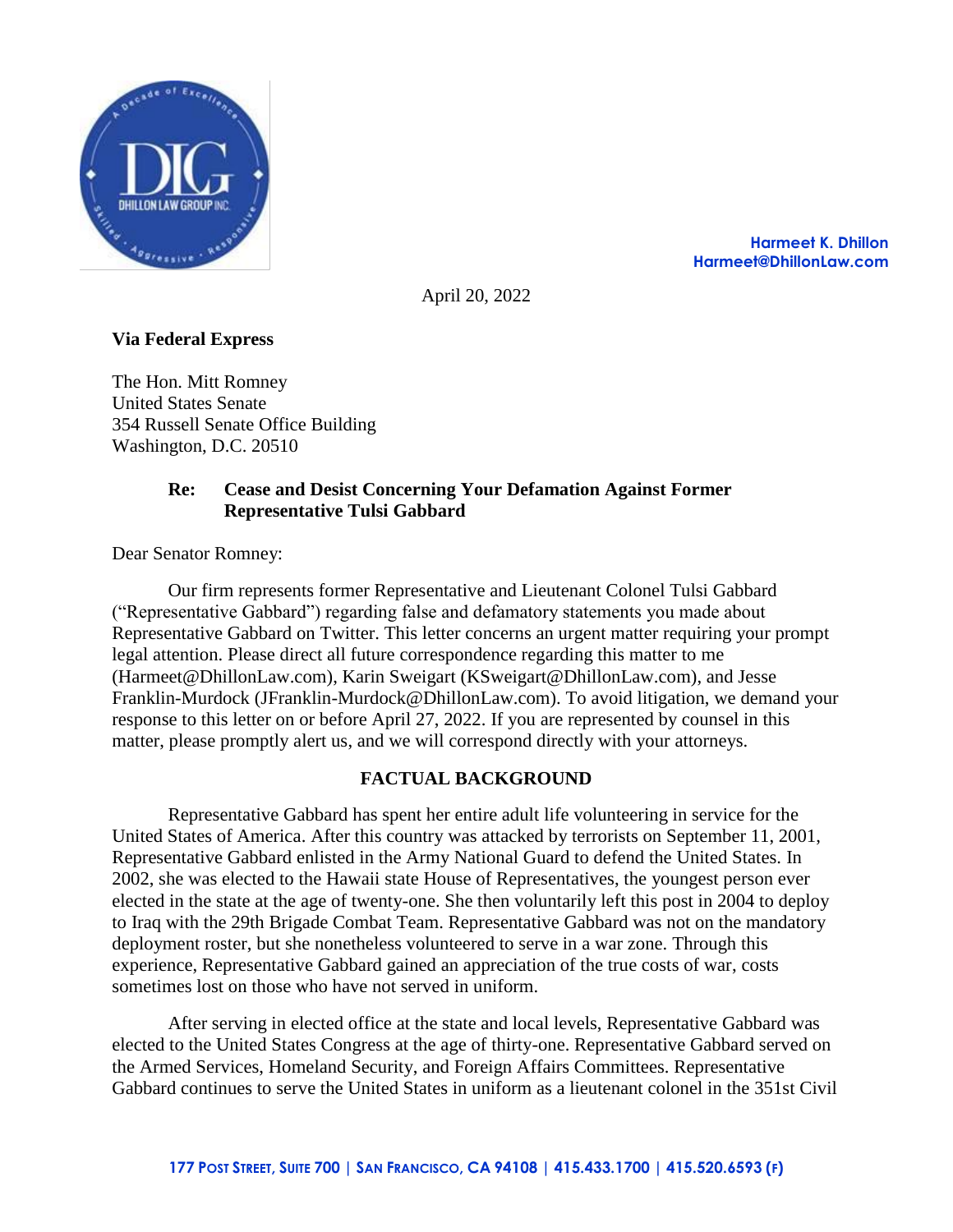Hon. Mitt Romney April 20, 2022 Page 2 of 5

Affairs Command, a unit of the United States Army Reserve. Thus, she has skin in the game when it comes to matters of foreign policy and war.

On March 13, 2022, you tweeted the following: "Tulsi Gabbard is parroting false Russian propaganda. Her treasonous lies may well cost lives."<sup>1</sup> Your tweet had no surrounding context and was not part of a broader conversation. Your accusation that Representative Gabbard, a combat veteran and current military officer, has engaged in "treasonous" activity is completely false, a fact of which you were well aware when you made your claim. And as explained below, your accusation that Representative Gabbard lied also has no basis in fact.

While your tweet lacked any context, we surmise that your tweet was made in reference to a video Representative Gabbard published on Twitter that same day. In her video, Representative Gabbard called for a ceasefire in the ongoing war between Russia and Ukraine so that any biological laboratories in Ukraine could be secured.<sup>2</sup> In her video, Representative Gabbard discussed United States government reports regarding American-funded biological laboratories in Ukraine and opined on the danger potentially posed by these laboratories. Representative Gabbard also generally criticized the United States government's ongoing funding of laboratories engaged in experimental research on pathogens both in the U.S. and foreign countries because such pathogens may escape and result in new pandemics—threatening the health and wellbeing of citizens of the U.S. as well as people around the world.

Whether your tweet's baseless accusations stemmed from Representative Gabbard's March 13, 2022, video or have some other unknown genesis, they were malicious and could not be further from the truth. Representative Gabbard is loyal to the United States and its interests. Further, any suggestion that she supports Russia's actions in Ukraine is unmoored from reality. Representative Gabbard has unequivocally condemned Vladimir Putin for this brutal attack on Ukraine. She has personally visited Ukraine and has great love, empathy, and sympathy for both the nation and its people.

While Representative Gabbard believes that free speech is a cornerstone of American democracy, your accusation of treason is far outside of the bounds of free speech and civility. It is defamation.

# **YOUR LEGAL LIABILITY**

As a result of your actions described above, you are liable to Representative Gabbard for the tort of defamation *per se*.

 $\overline{a}$ 

**DHILLON LAW GROUP INC.**

177 POST STREET, SUITE 700 | SAN FRANCISCO, CA 94108 | 415.433.1700 | 415.520.6593 (F)

<sup>&</sup>lt;sup>1</sup> Mitt Romney (@MittRomney), Twitter (Mar. 13, 2022, 13:59),

https://twitter.com/MittRomney/status/ 1503113473819041796.

<sup>2</sup> Tulsi Gabbard (@TulsiGabbard), Twitter (March. 13, 2022 03:59),

https://twitter.com/TulsiGabbard/status/ 1502960938147729413.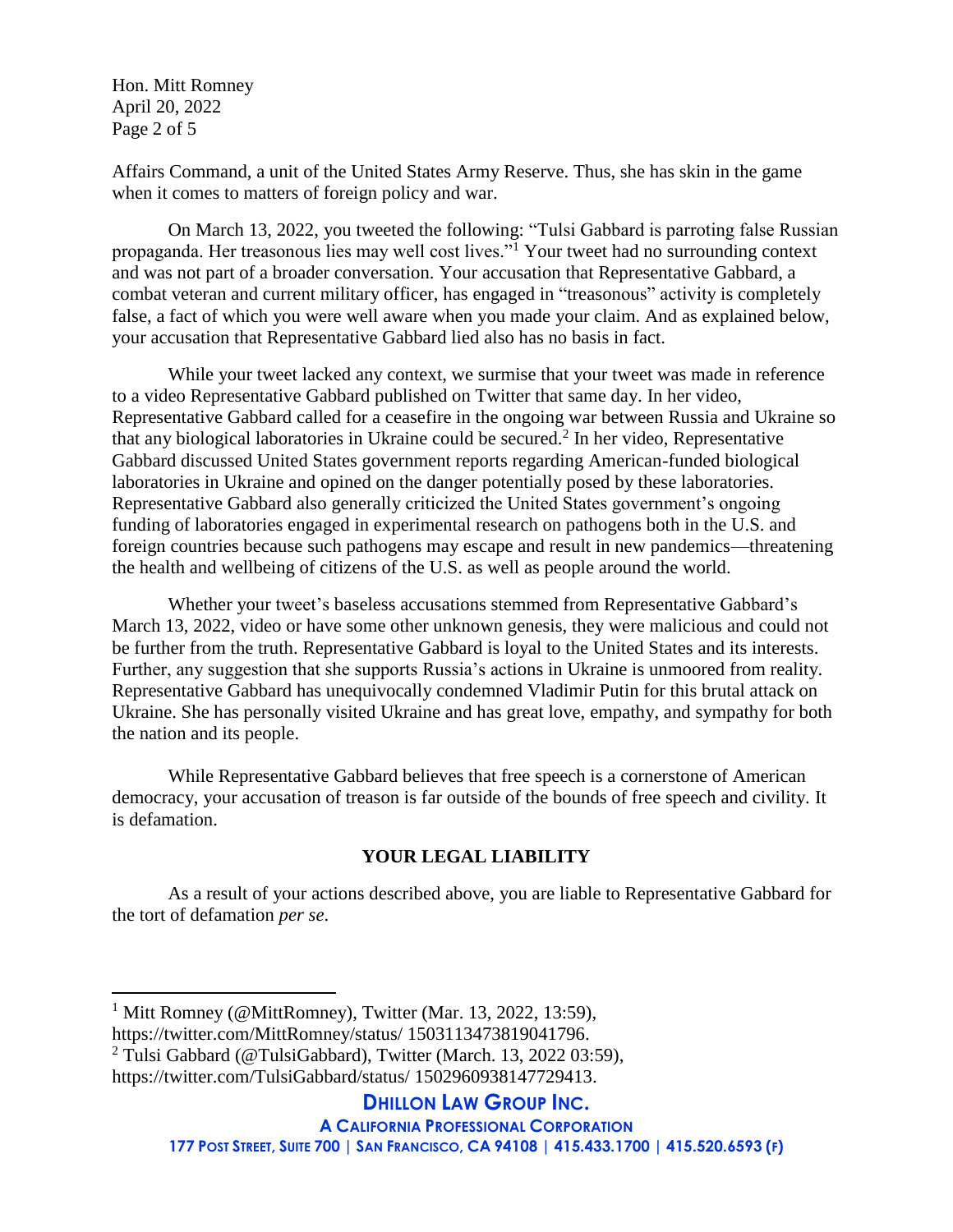Hon. Mitt Romney April 20, 2022 Page 3 of 5

 $\overline{a}$ 

Defamation is an "invasion of the interest in reputation" that involves the intentional publication of a statement of fact that is false, unprivileged, and has a natural tendency to injure or which causes special damage. *Gilbert v. Sykes* (2007) 147 Cal.App.4th 13, 27; *Wong v. Jing* (2010) 189 Cal.App.4th 1354, 1369. Publication occurs when the statement is communicated to at least one person other than the plaintiff who understands its defamatory meaning and that it refers to the plaintiff. *Shively v. Bozanich* (2003) 31 Cal.4th 1230, 1242. Defamation *per se* exists when the false statement charges plaintiff with criminal activity, or which, by natural consequence, causes actual damage. Cal. Civ. C. §46; *see also McGarry v. Univ. of San Diego* (2007) 154 Cal.App.4th 97, 112. Actual malice means that the defamatory statement was made "with knowledge that it was false or with reckless disregard of whether it was false or not." *Khawar v. Globe Int'l, Inc.* (1998) 19 Cal. 4th 254 (internal citation omitted).

Your allegation that Representative Gabbard spoke "treasonous lies" is clear-cut defamation. "An "accusation of treason as that word is used in the United States Constitution" is defamation per se. *Bolduc v. Bailey*, 586 F. Supp. 896, 900 (D. Colo. 1984). Treason is so grave and despicable a crime that it is the only crime to be defined in the United States Constitution. *See* U.S. Const. art. III, § 3, cl. 1 ("Treason against the United States, shall consist only in levying War against them, or in adhering to their Enemies, giving them Aid and Comfort."). Your tweet about Representative Gabbard implies that she is supporting the enemy in a foreign conflict, by which we reasonably presume you refer to Russia. <sup>3</sup> This is not opinion or hyperbole—it is an accusation that Representative Gabbard, a member of the armed forces, is violating her oath to the United States, a high crime punishable by death. *See* 18 U.S.C. § 2381.

Setting aside your outrageous use of the word "treasonous," your accusation that Representative Gabbard told lies is also false. Representative Gabbard's March 13, 2022, video is factually accurate, as you were well aware. In her video, Representative Gabbard made the factual claim that there were American-funded biological laboratories in Ukraine. The existence of biological laboratories in Ukraine is beyond dispute. On March 8, 2022, the U.S. Senate Committee on Foreign Relations held a hearing at which Undersecretary of State for Political Affairs Victoria Nuland testified in response to questioning from Senator Marco Rubio that "Ukraine has biological research facilities."<sup>4</sup> You were aware of Undersecretary Nuland's testimony as you are a member on the Committee on Foreign Relations and were present at this hearing. As far as whether these laboratories receive U.S. funding, the U.S. Embassy in Ukraine has publicly stated that the U.S. Department of Defense's Biological Threat Reduction Program

**A CALIFORNIA PROFESSIONAL CORPORATION**

177 POST STREET, SUITE 700 | SAN FRANCISCO, CA 94108 | 415.433.1700 | 415.520.6593 (F)

<sup>3</sup> Romney.Senate.Gov, "Romney: "Ukraine Crisis is One of the Greatest Demonstrations of Good Versus Evil We've Seen in Our Lifetimes," https://www.romney.senate.gov/romneyukraine-crisis-is-one-of-the-greatest-demonstrations-of-good-versus-evil-weve-seen-in-ourlifetimes/ (last accessed Apr. 13, 2022); Mitt Romney (@MittRomney), Twitter (Mar. 23, 2022, 08:32), https://twitter.com/MittRomney/status /1506655211330449410.

<sup>4</sup> C-SPAN, "Undersecretary of State for Political Affairs Testifies on Ukraine," https://www.cspan.org/video/?518355-1/undersecretary-nuland-russian-forces-seeking-control-chemicalweapons (41:20).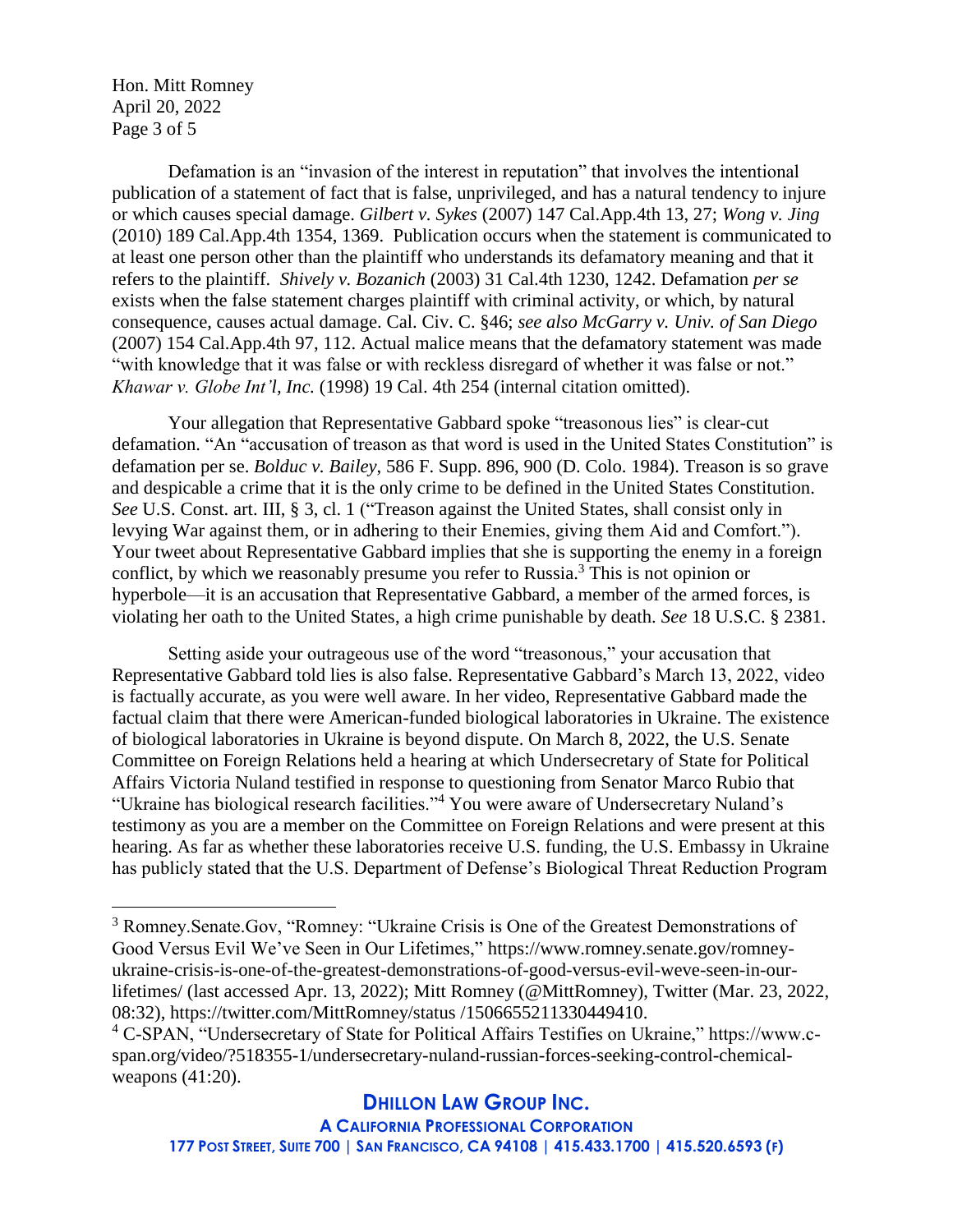Hon. Mitt Romney April 20, 2022 Page 4 of 5

collaborates with Ukraine, including "upgrad[ing] many laboratories for the Ministry of Health and the State Food Safety and Consumer Protection Service of Ukraine," and "construct[ing] two laboratories for the latter, one in Kyiv and one in Odesa," and "support[ing] many collaborative research projects through which Ukrainian and American scientists work together."<sup>5</sup> There is thus ample factual support for Representative Gabbard's claims about American-funded biological laboratories in Ukraine, along with every other factual assertion Representative Gabbard made in her video.

Representative Gabbard's loyalty to the United States is beyond reproach. You knew your claims of treason were false, or, at a minimum, you made your claims of treason with reckless disregard for the truth.

## **NOTICE TO PRESERVE EVIDENCE**

Representative Gabbard will likely be forced to pursue litigation concerning this matter. Under governing state and federal court rules, you are on notice to maintain hard copies of documents as well as all e-mail and other electronically stored information pertaining to any statements you have made regarding Representative Gabbard (whether naming her directly or only referencing her) from March 1, 2022, onward, including but not limited to any prior communications with or concerning Representative Gabbard and any statements alleging Representative Gabbard engaged in treasonous conduct.

Electronically stored information includes e-mail, voicemail, word processing documents, spreadsheets, databases, calendars, networks, computer systems (including legacy systems), servers, archives, backup and disaster recovery systems, tapes, disks, drives, cartridges, other storage media, laptops, internet records (including but not limited to, any postings made to Facebook, Reddit, and other similar social media sites), web pages, personal computers, and other information storage devices. You are instructed to retain any copies you have on any storage medium, including sources of data such as portable hard drives, memory cards, "thumb drives," blackberry, personal digital assistants, mobile telephones, iPods® and smartphones.

This list is not exhaustive; these potential locations of relevant data are included by way of example only, and all documents relating in any way to the dispute discussed in this letter must be preserved. Your failure to comply with all statutory document and data preservation obligations that now exist may be severe, including monetary sanctions, terminating sanctions, or other sanctions.

//

 $\overline{a}$ 

**DHILLON LAW GROUP INC.**

**A CALIFORNIA PROFESSIONAL CORPORATION**

177 POST STREET, SUITE 700 | SAN FRANCISCO, CA 94108 | 415.433.1700 | 415.520.6593 (F)

<sup>5</sup> U.S. Embassy in Ukraine, "Biological Threat Reduction Program" https://ua.usembassy.gov/embassy/kyiv/ sections-offices/defense-threat-reductionoffice/biological-threat-reduction-program/ (last accessed Apr. 13, 2022).